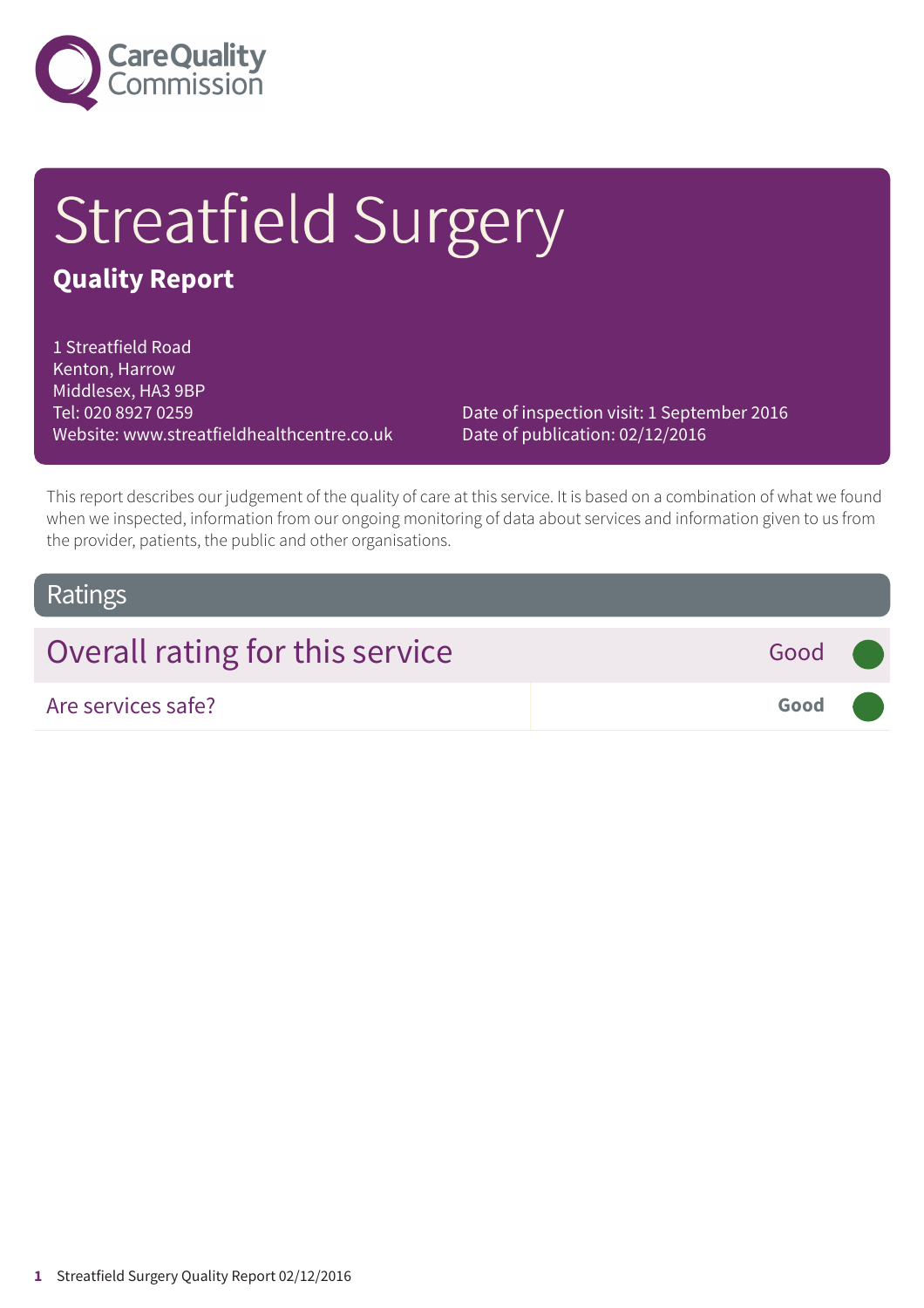# Summary of findings

### **Contents**

| Summary of this inspection<br>Overall summary | Page<br>$\mathcal{L}$ |
|-----------------------------------------------|-----------------------|
|                                               |                       |
| Detailed findings from this inspection        |                       |
| Why we carried out this inspection            | 6                     |
| Detailed findings                             | 7                     |

### Overall summary

#### **Letter from the Chief Inspector of General Practice**

We carried out an announced comprehensive inspection on Streatfield Surgery on the 18 November 2015. At the time, we found the practice was breaching legal requirements in relation to its recruitment and training and equipment and medicines check. The practice was rated as requires improvement for providing safe care. Following the comprehensive inspection, the practice submitted an action plan, outlining what they would do to ensure the care they provided was safe and met the legal standard required by CQC.

We undertook this focussed inspection on 1 September 2016 to check that the practice had followed their plan and to confirm that they were now providing safe care. This inspection did not include a visit to the practice. This report covers our findings in relation to those requirements and also where additional improvements have been made following the initial inspection. You can read the report from our last comprehensive inspection by selecting the 'all reports' link for Streatfield Surgery on our website at www.cqc.org.uk.

Overall the practice was rated as Good.

Following the focussed inspection we found the practice to be good for providing safe care.

#### **Our key findings across all the areas we inspected were as follows:**

- The practice had carried out an electrical appliance test in September 2016, to ensure all electrical equipment were safe to use.
- The practice had implemented a fridge temperature log for all fridges in the practice that stored medicines.
- The practice had a formal induction programme for newly appointed staff and a practice specific recruitment policy, which specified the recruitment checks which were required and these were in line with the relevant guidance.
- We saw newly appointed staff had pre-employment checks carried out as per guidance in Schedule 3, including written references and DBS checks (DBS checks identify whether a person has a criminal record or is on an official list of people barred from working in roles where they may have contact with children or adults who may be vulnerable).
- We saw evidence of clinical staff having completed basic life support training in the past 12 months. The practice also provided us with a documented risk assessment carried out in line with the national resuscitation council. This showed that non-clinical staff did not received annual basic life support training but they were trained to recognise cardiorespiratory arrest and would be able to get help from a clinical member of staff to carry out CPR.
- We saw evidence that a fire risk assessment and infection control audit was carried out by the GP partners and management team for the practice in the last 12 months. We saw any actions identified were recorded and documented to show improvements had been made.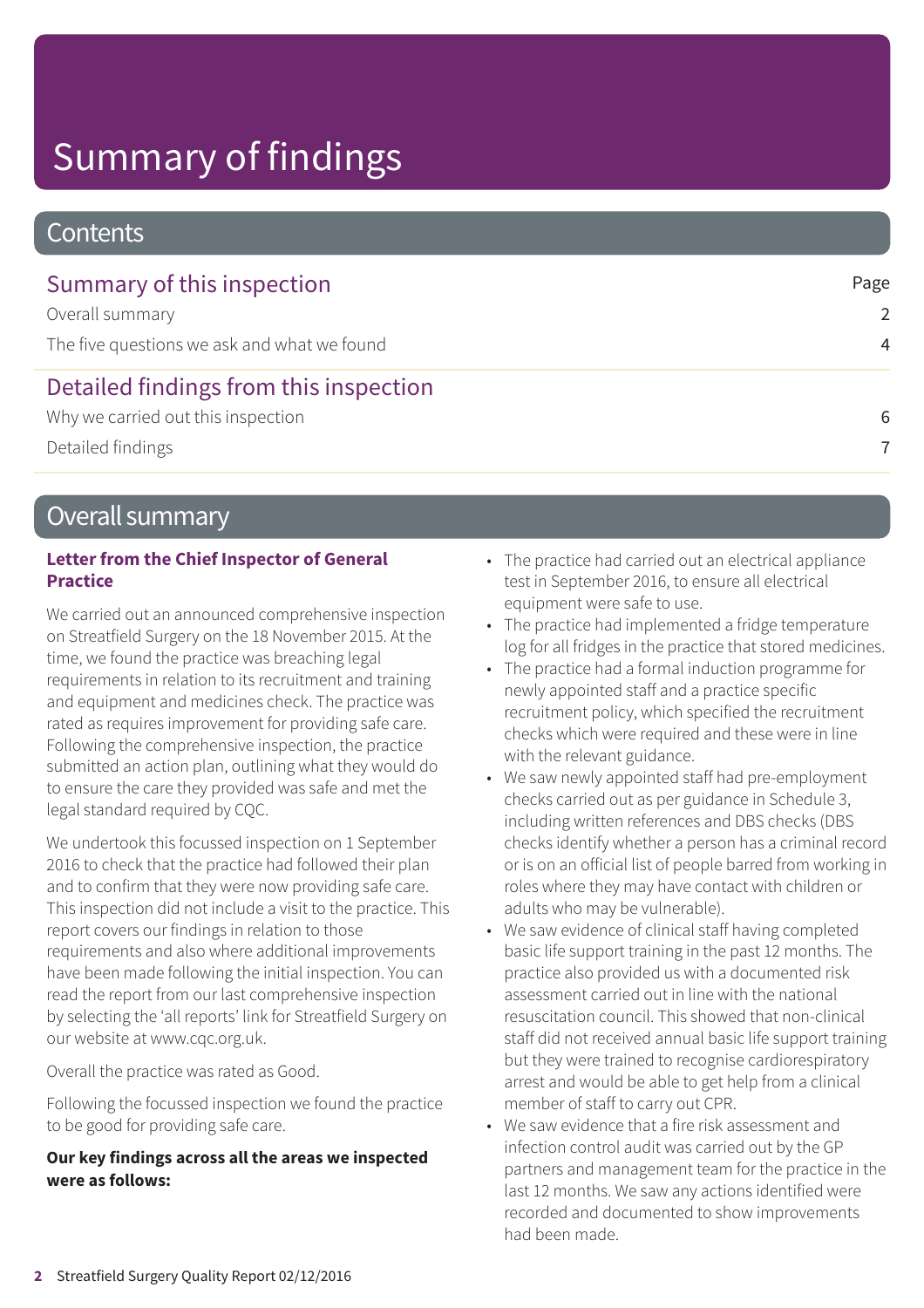# Summary of findings

• The practice provided us with a sample of staff meeting minutes, which showed discussions that took place in meetings including outcomes and actions.

**Professor Steve Field CBE FRCP FFPH FRCGP** Chief Inspector of General Practice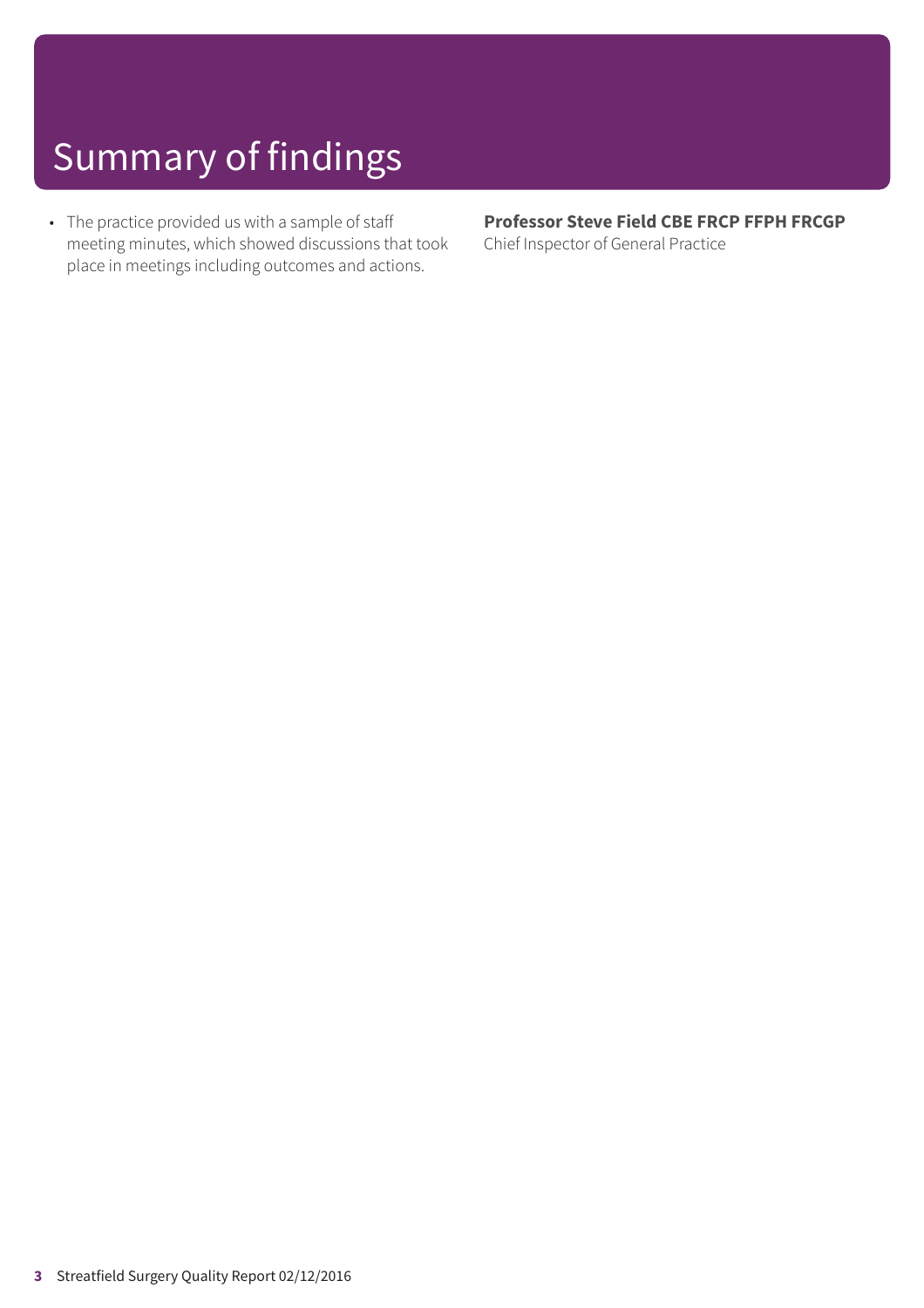### The five questions we ask and what we found

We always ask the following five questions of services.

#### **Are services safe?**

The practice is rated as good for providing safe services.

• Improvements had been made to ensure that systems and process to address risks were implemented well enough to keep patients safe.

**Good –––**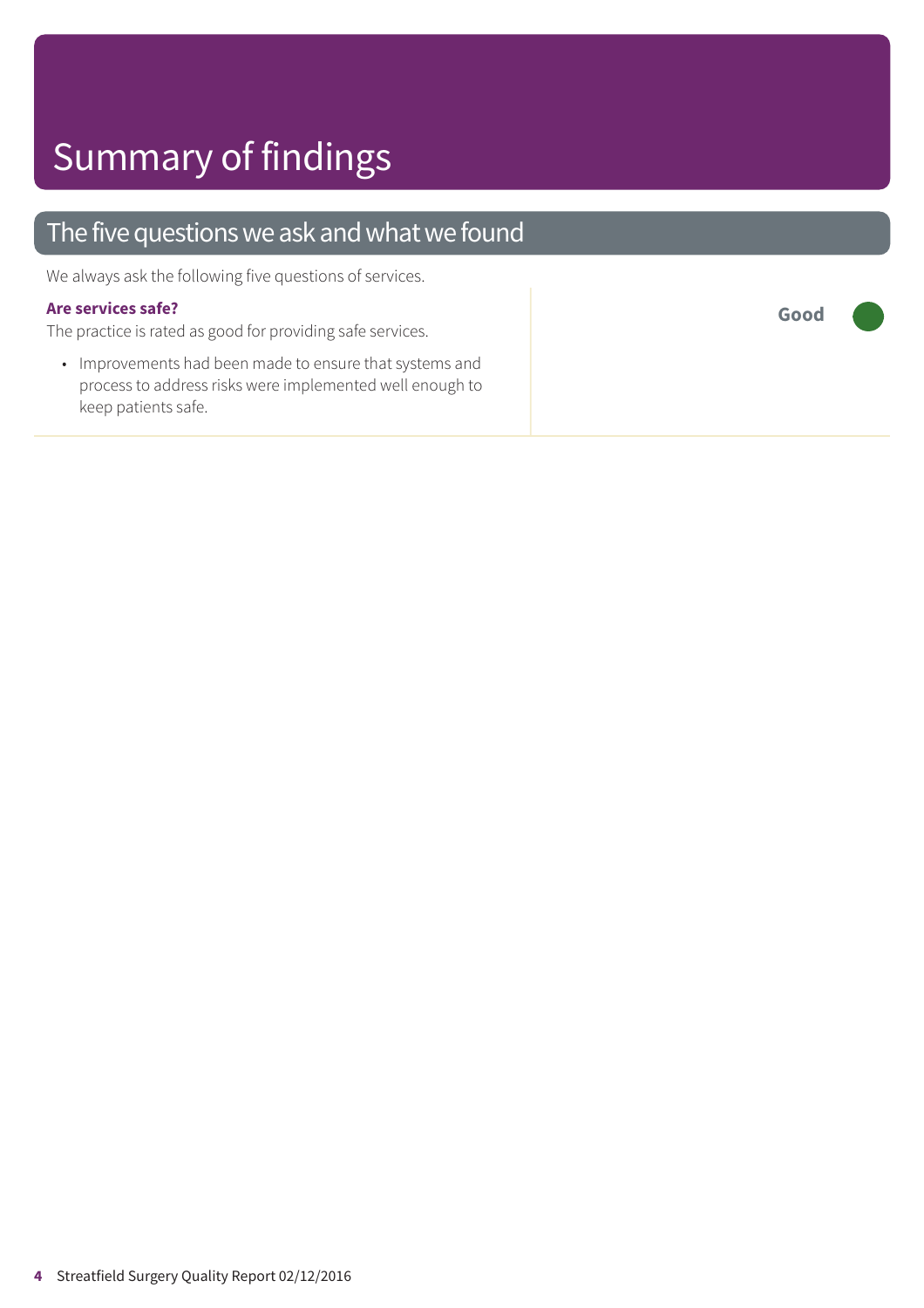# Summary of findings

**5** Streatfield Surgery Quality Report 02/12/2016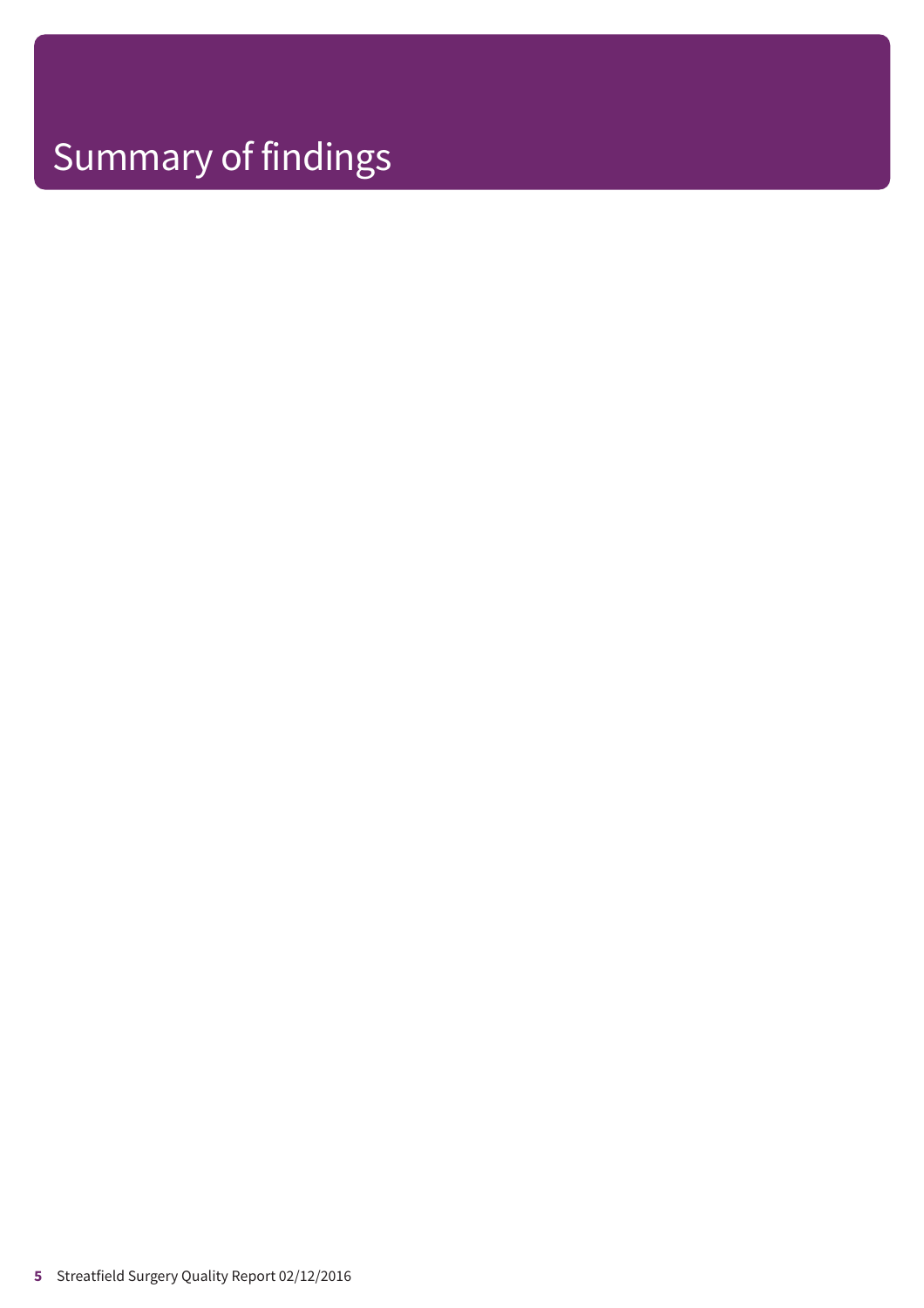

# Streatfield Surgery **Detailed findings**

### Why we carried out this inspection

We undertook a focussed, desk-based inspection of Streatfield Surgery on 1 September 2016. This is because the service had been identified as not meeting all the legal requirements and regulations at our previous inspection on 18 November 2015. Specifically, breaches of regulations 12 Safe care and 19 Fit and proper persons employed of the Health and Social Care Act 2008 (Regulated Activities) Regulations 2014 were identified.

We had found that patients were at risk of harm because there were gaps in recruitment checks undertaken prior to employing staff; in particular, the practice did not have evidence of new staff members' conduct in their previous employment and there were no records of formal induction into the practice.

We also found that the practice had failed to carry out electrical equipment testing to ensure all electrical equipment was safe to use in practice.

We found that appropriate management of refrigerated medicines were not in place. Temperatures of medicines fridges were not being recorded and there were no evidence of actions being taken when there were issues identified with the fridge.

This focused inspection was carried out to check that improvements to meet legal requirements had been made. We inspected the practice against one of the five questions we ask about services: Are services safe?